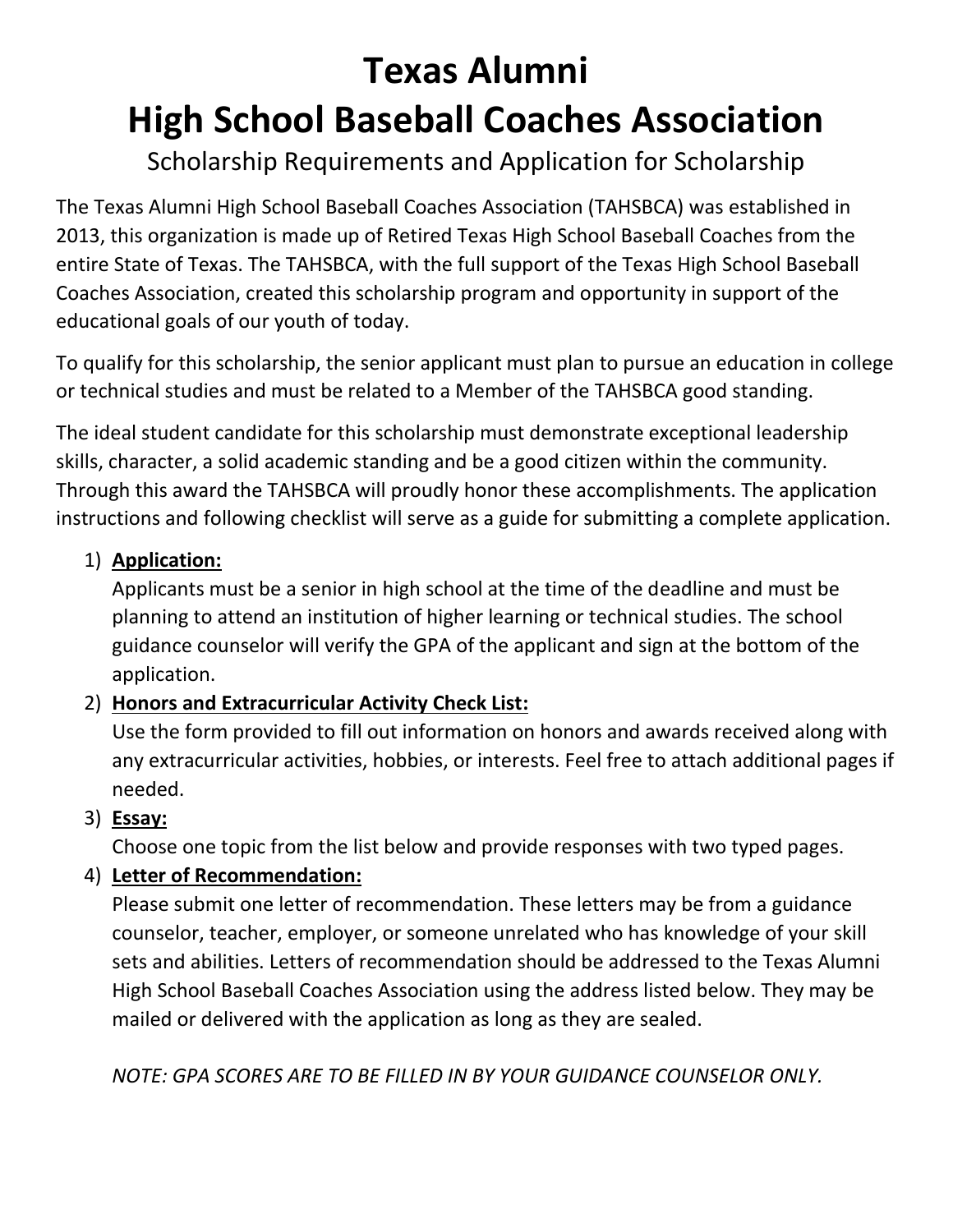### **Essay Topics**

Choose one topic and provide a response for each topic on a separate page. This is your chance to best present yourself. Include your topic heading and your name at the top of each page.

- 1. Upon completing your education, how do you plan to "give back" to your Community?
- 2. What are your goals for the future and how do you plan on achieving them?
- 3. Please describe a personal challenge you had to overcome and how you did it.
- 4. Please describe someone who has had a significant impact on our life, explain why or how.

### **Submit Completed Application**

Once all forms have been filled out and collected, please submit the scholarship application with all sheets together in the following order:

- 1) Application
- 2) Honors and Extracurricular check lists
- 3) Essays

Choose one topic and provide a two-page response. This is your chance to best present yourself. Include your topic heading and your name at the top of each page.

4) Letters of recommendation (Principal, Instructor(s), and Minister etc.)

Return your completed application, postmarked by April of their junior year to:

Texas Alumni High School Baseball Coaches Association C/O Joe Ray Halsey - Scholarship Committee 5920 Dark Forest Drive McKinney, Texas 75070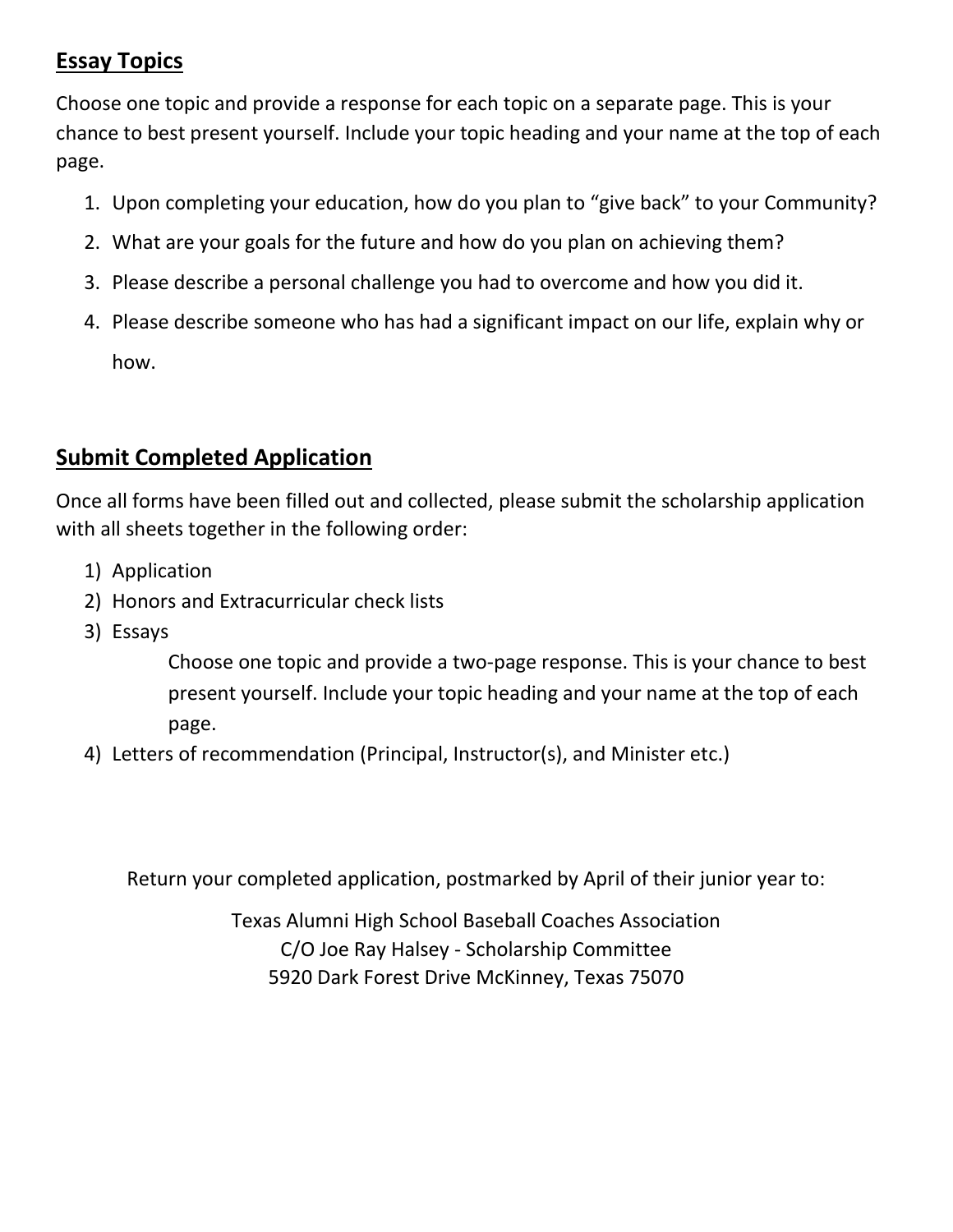### **Please type all information on all pages, thank you.**

# **Application Information**

# **Student's Name:**

| City:                           | State: | <b>Zip Code</b> |  |
|---------------------------------|--------|-----------------|--|
| <b>Student's Home Address:</b>  |        |                 |  |
|                                 |        |                 |  |
| <b>Student's Email Address:</b> |        |                 |  |

| <b>Home Phone:</b>                | <b>Student's Cell Phone:</b>            |
|-----------------------------------|-----------------------------------------|
|                                   |                                         |
| <b>Parent or Guardian's Name:</b> | <b>Parent or Guardian's Cell Phone:</b> |
|                                   |                                         |

| <b>TAHSBCA Member's Name:</b>          | <b>TAHSBCA Member's Cell Phone:</b> |
|----------------------------------------|-------------------------------------|
|                                        |                                     |
| <b>Relationship to TAHSBCA member:</b> |                                     |
|                                        |                                     |

### **Education**

#### **Current High School Attending:**

**Current High School Attending Address:** 

| City: | State: | Zip Code |
|-------|--------|----------|
|       |        |          |

| <b>Current GPA: (Minimum 3.0)</b> | <b>Class Ranking:</b> |
|-----------------------------------|-----------------------|
|                                   |                       |